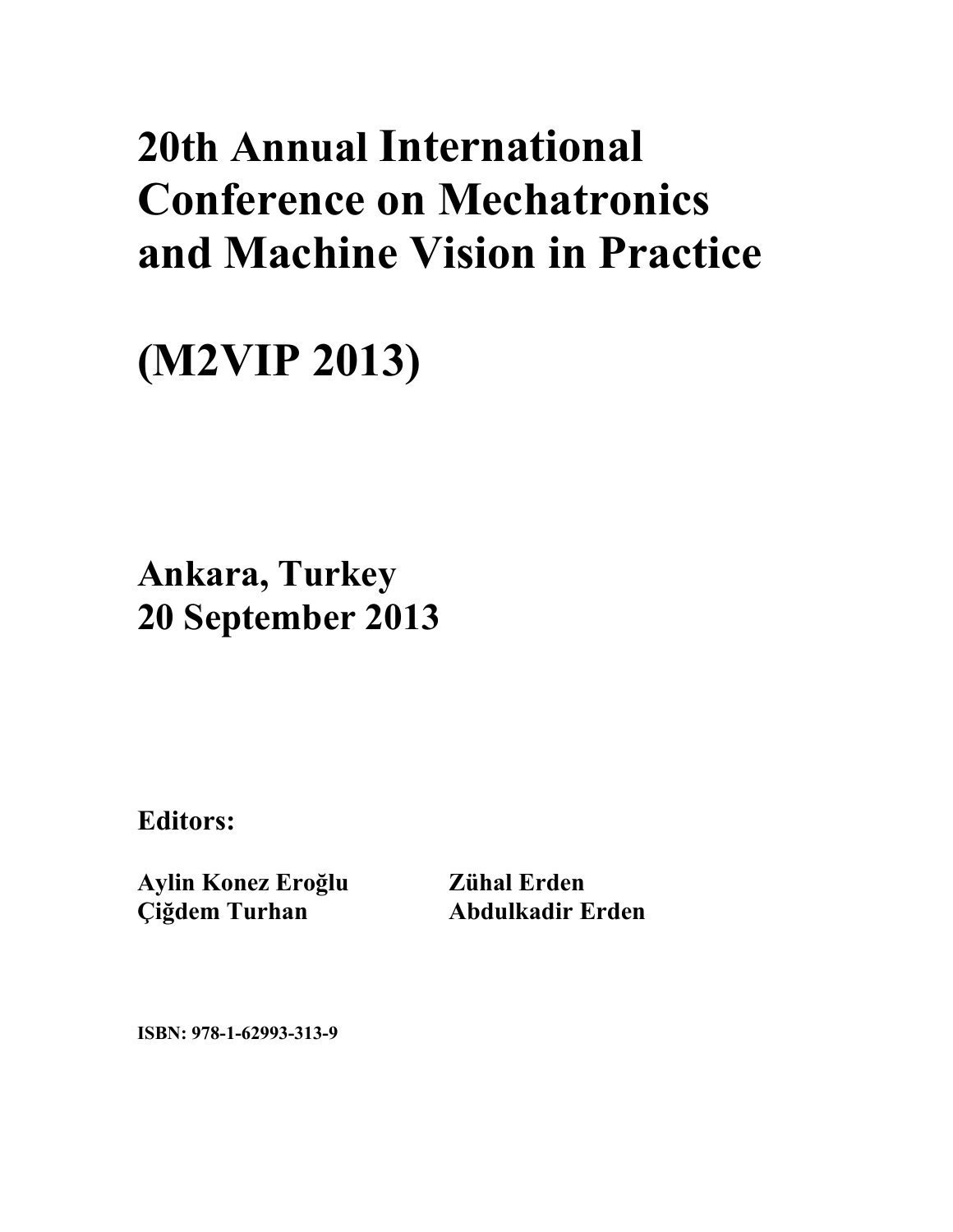**Printed from e-media with permission by:** 

Curran Associates, Inc. 57 Morehouse Lane Red Hook, NY 12571



**Some format issues inherent in the e-media version may also appear in this print version.** 

Copyright© (2013) by Mechatronics and Machine Vision in Practice All rights reserved.

Printed by Curran Associates, Inc. (2013)

For permission requests, please contact Mechatronics and Machine Vision in Practice at the address below.

Mechatronics and Machine Vision in Practice FOES, University of South Queensland Toowoomba QLD 4350 Australia

johnbill@usq.edu.au

## **Additional copies of this publication are available from:**

Curran Associates, Inc. 57 Morehouse Lane Red Hook, NY 12571 USA Phone: 845-758-0400 Fax: 845-758-2634 Email: curran@proceedings.com Web: www.proceedings.com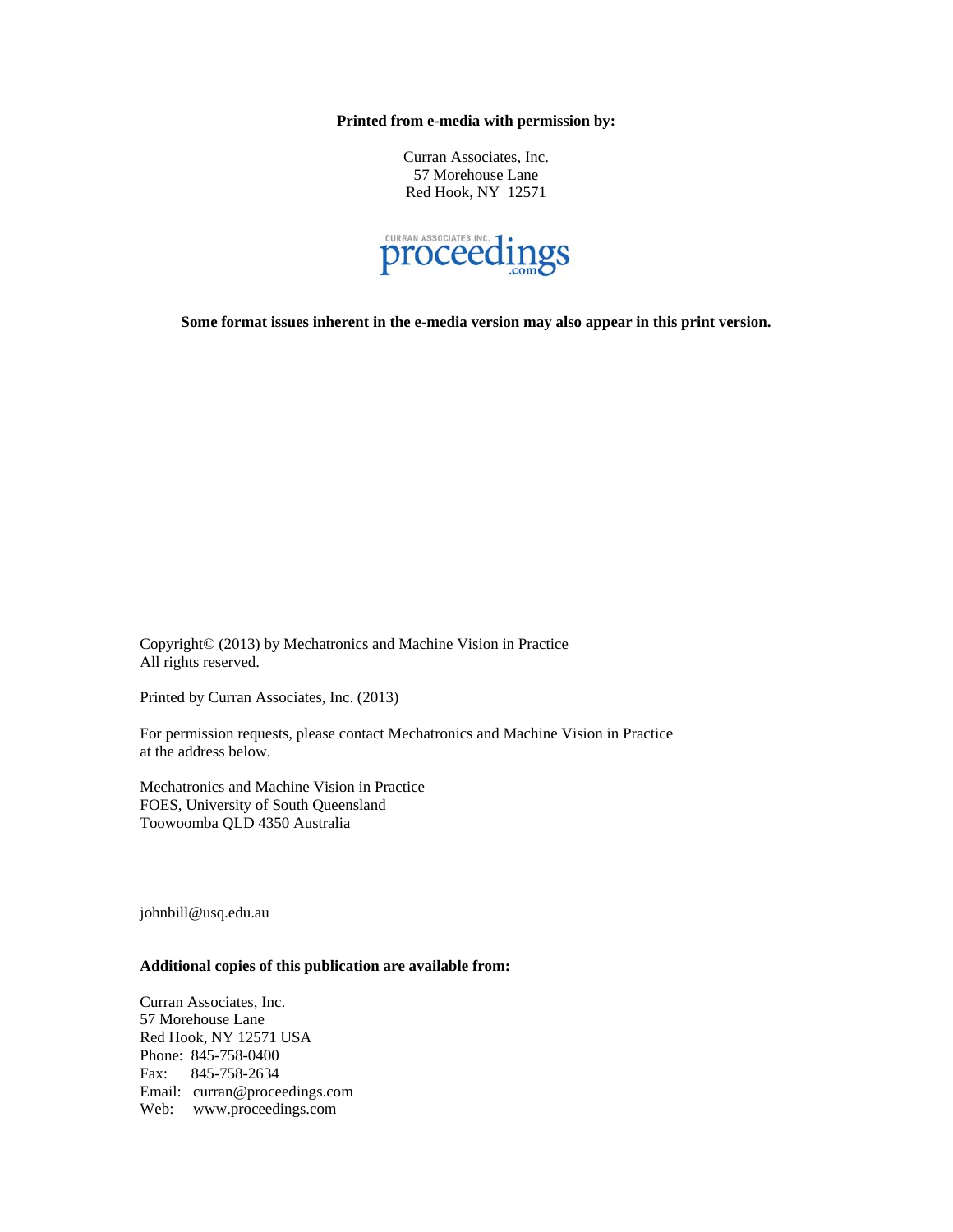## **TABLE OF CONTENTS**

| AUTONOMOUS TRAJECTORY TRACKING AND IMAGING VIA A QUADROTOR TYPE UAV:              |  |
|-----------------------------------------------------------------------------------|--|
|                                                                                   |  |
| Mehmet Önder Efe, Mustafa Kaya, Munir Elfarra, Ridvan Özdemir                     |  |
| <b>EXPRESSIVE EEG SIGNAL VARIABILITY IDENTIFICATION IN ROBOTIC CONTROL</b>        |  |
|                                                                                   |  |
| Chiemela Onunka, Glen Bright, Riaan Stopforth                                     |  |
|                                                                                   |  |
| H. Orhan Yildiran, Cahit Gurel                                                    |  |
| DISTURBANCE REJECTION CONTROL OF A QUADROTOR EQUIPPED WITH A 2 DOF                |  |
|                                                                                   |  |
| Mete Aydemir, Kutluk Bilge Arikan, Bülent Irfanoglu                               |  |
|                                                                                   |  |
| Muammer Albayrak, Raif Bayir                                                      |  |
| DEVELOPMENT OF A LOW COST RADIO CONTROLLER FOR TELE OPERATION                     |  |
| <b>SYSTEMS: CRANE CONTROLLER DESIGN AS AN INDUSTRY SPONSORED</b>                  |  |
|                                                                                   |  |
| Göktug Kaynaköz, Birkan Dagdeviren, K. Yavuz Kapusuz, Ali Kara                    |  |
| CHATTER DETECTION USING VIBRATIONAL AND ACOUSTIC EMISSIONS IN TURNING             |  |
|                                                                                   |  |
| Suleyman Buyukkocak, Sener Kilic, Mehmet Bulent Ozer, Hakki Ozgur Unver           |  |
|                                                                                   |  |
| Süleyman Büyükkoçak, Çagri Koç, Seyma Nur Çizmeli, Çagri Gürpinar, M. Bülent Özer |  |
| DESIGN AND INITIAL FLIGHT TESTS OF A HOLONOMIC QUADROTOR UAV WITH SUB-            |  |
|                                                                                   |  |
| Ertugrul Çetinsoy                                                                 |  |
| <b>GRAK: A VISUAL ROBOTICS TOOLBOX USING MATLAB GRAPHICAL USER INTERFACE 70</b>   |  |
| Sibel Kaplan Yildirim, Hüseyin Canbolat                                           |  |
| EXPERIMENTAL INVESTIGATION OF A MAGNETORHEOLOGICAL FLUID DAMPER WITH              |  |
|                                                                                   |  |
| Okan Topçu, Mehmet Murat Aygün, Özgür Çöllü, Yigit Tascioglu                      |  |
| A COMPARATIVE STUDY ON DISTANCE METRICS IN SELF-SUPERVISED                        |  |
|                                                                                   |  |
| Kadri Bugra Ozutemiz, Akif Hacinecipoglu, A. Bugra Koku, E. Ilhan Konukseven      |  |
| OPEN ARCHITECTURE CONTROLLER FOR MODULAR RECONFIGURABLE MACHINE                   |  |
|                                                                                   |  |
| A. Amra, G. Bright, J. Padayachee                                                 |  |
| ORIENTATION TECHNIQUES OF MULTI-ROBOT SYSTEM WITH SWARM INTELLIGENCE  98          |  |
| Fuad Aliew, Furkan Kaplan, Süleyman Alper Kale                                    |  |
| DEVELOPING AN ANALYSIS PROCESS FOR BIOLOGICAL SYSTEMS TO DESIGN                   |  |
|                                                                                   |  |
| Aylin Konez Eroglu, Zühal Erden, Abdulkadir Erden                                 |  |
|                                                                                   |  |
| Cahit Gürel, Abdulkadir Erden                                                     |  |
| FACE DETECTION ALGORITHM WITH FACIAL FEATURE EXTRACTION FOR FACE                  |  |
|                                                                                   |  |
| Cahit Gürel, Abdulkadir Erden                                                     |  |
| ILLUMINATION INVARIANT FACE RECOGNITION USING PRINCIPAL COMPONENT                 |  |
|                                                                                   |  |
| Çagri Kaymak, Rüya Sarici, Aysegül Uçar                                           |  |
| SIMULATING THE KINEMATICS AND MOTIONS OF ROBOTIC MANIPULATORS USING 3D            |  |
|                                                                                   |  |
| Samuel N. Cubero, John Billingsley                                                |  |